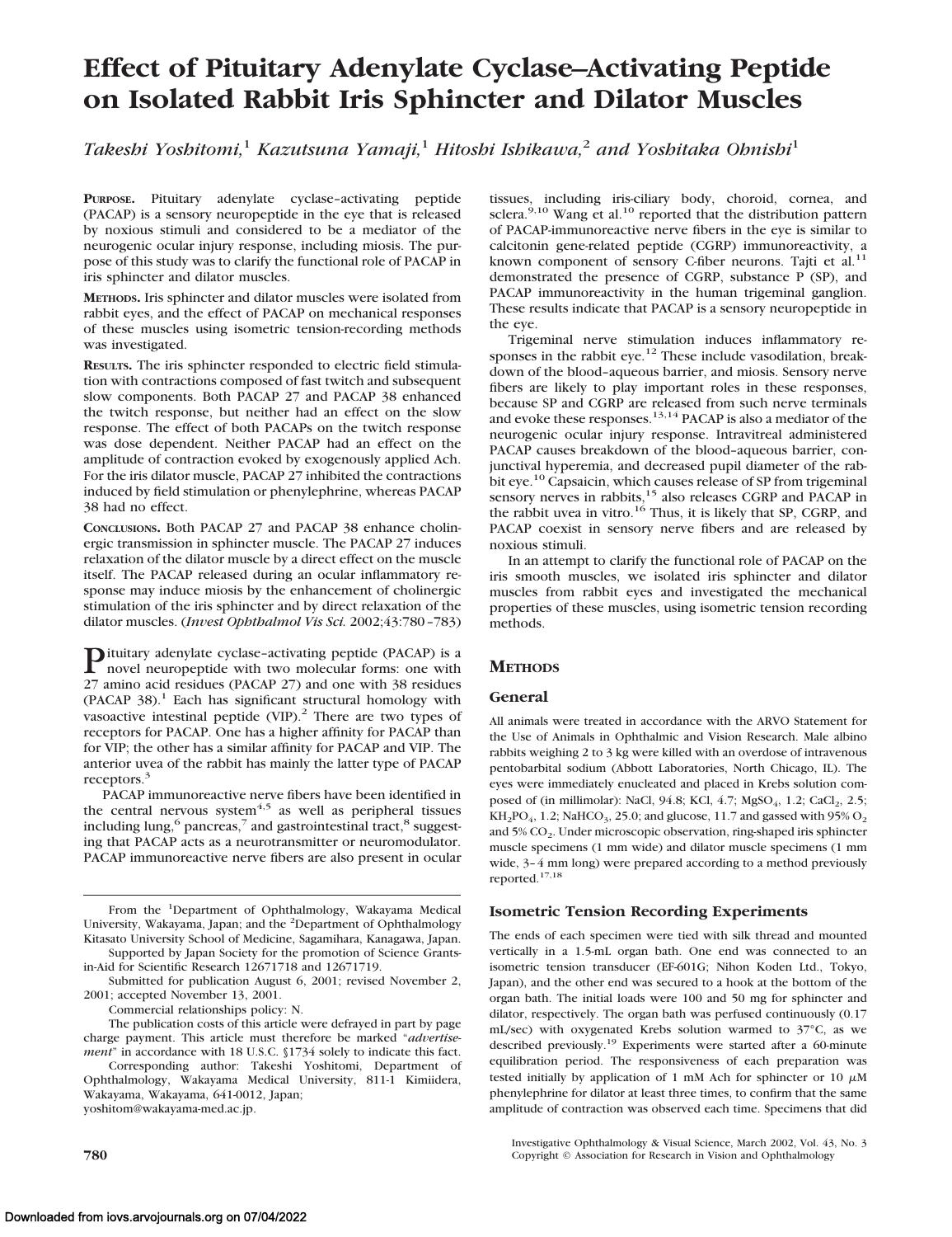

**FIGURE 1.** Iris sphincter muscle recordings of contractile responses evoked by 70 pulses of electrical field stimuli. Twitch and slow responses (**A**) before and (**B**) after 10 nM PACAP 27. Twitch and slow responses (**C**) before and (**D**) after 10 nM PACAP 38.

not show the same amplitude of contractions in response to agonists were excluded from the study. After 1 to 2 hours of washout period, test drugs were added to the perfusing solution. Transmural electrical field stimulations were applied through a pair of platinum electrodes separated by 11 mm and placed in the organ bath, so that the current pulse would pass transversely across the tissue. Pulse stimuli of 10 V at 20 Hz were applied for 2.0 ms.

#### **Data Analysis**

All data are expressed as the mean  $\pm$  SD. Student's *t*-test was used for statistical evaluation of the differences between means.  $P \leq 0.05$  was considered significant.

#### **Drugs and Chemicals**

The following drugs and chemicals were used in this study: PACAP 27 and PACAP 38 (Peptide Institute, Inc., Osaka, Japan) and Ach, tetrodotoxin (TTX), and phenylephrine (all from Wako Chemical Inc., Osaka, Japan). Peptides were prepared in aliquots and stored at  $-30^{\circ}$ C.

#### **RESULTS**

The iris sphincter and dilator muscles, mounted in an organ bath, gradually relaxed to a steady tension during 60 minutes of equilibration. Muscle tone subsequently remained constant for several hours. The electrical field stimulus (70 pulses) evoked a biphasic contraction of the iris sphincter muscle characterized by an initial twitch followed by long-lasting slow contraction. For the dilator muscle, the same electrical field stimuli evoked only twitch contractions. These responses were abolished by pretreatment with TTX  $(0.1 \mu M)$ , suggesting that the responses were neurogenic in origin (data not shown).

## **Effect of PACAPs on the Mechanical Properties of Iris Sphincter Muscle**

PACAP 27 and PACAP 38 (10 nM) enhanced the amplitude of twitch component of the sphincter contraction evoked by field stimulation but had no effect on the slow component (Fig. 1). This effect of PACAP 27 and PACAP 38 on the fast component of contraction evoked by field stimulation was investigated further. To inhibit the prolonged, slow component of contraction, field stimulation composed of 5 pulses was applied every 1.5 minutes. Both PACAP 27 and PACAP 38 enhanced in a dose-dependent manner the amplitude of the twitch contrac-



**FIGURE 2.** Iris sphincter muscle recordings of contractile responses evoked by five pulses of electrical field stimuli applied every 1.5 minutes. Effect of various concentrations of (**A**) PACAP 27 and (**B**) PACAP 38 on the mechanical responses during field stimulation. All four traces were obtained from the same specimens

tion evoked by field stimulation (Figs. 2, 3). At 10 nM for each peptide, there was a transient inhibition of the contraction immediately after application (Fig. 2). The maximum enhancement of contraction evoked by field stimulation for 10 nM PACAP 27 and PACAP 38 was 41.1%  $\pm$  17.1% and 25.8%  $\pm$ 11.9%  $(n = 6)$ , respectively.

The effect of PACAP 27 and PACAP 38 on the amplitude of sphincter contraction evoked by field stimulation and 0.1 mM Ach were compared. Because the median effective concentration  $(EC_{50})$  for contractile response to Ach in this tissue is approximately  $0.3$  mM,<sup>20</sup> a concentration of  $0.1$  mM Ach was chosen for this experiment. Both PACAPs enhanced the twitch contraction evoked by field stimulation but had no effect on the Ach-induced contraction (Fig. 4, Table 1). These results indicate that the PACAP-dependent increase of the cholinergic responses were due to enhancement of prejunctional cholinergic transmission, not enhancement of postjunctional Ach sensitivity.



**FIGURE 3.** Dose–response relationship between PACAP concentration and the amplitude of contractions evoked in sphincter muscle by field stimulation (five pulses). The mean of the last five contractions before application of PACAPs was defined as the relative amplitude of 100%. The amplitude of contraction after the application of PACAPs was defined as mean of the five contractions, beginning 15 minutes after application.  $^{*}P$  < 0.05 and  $^{†}P$  < 0.01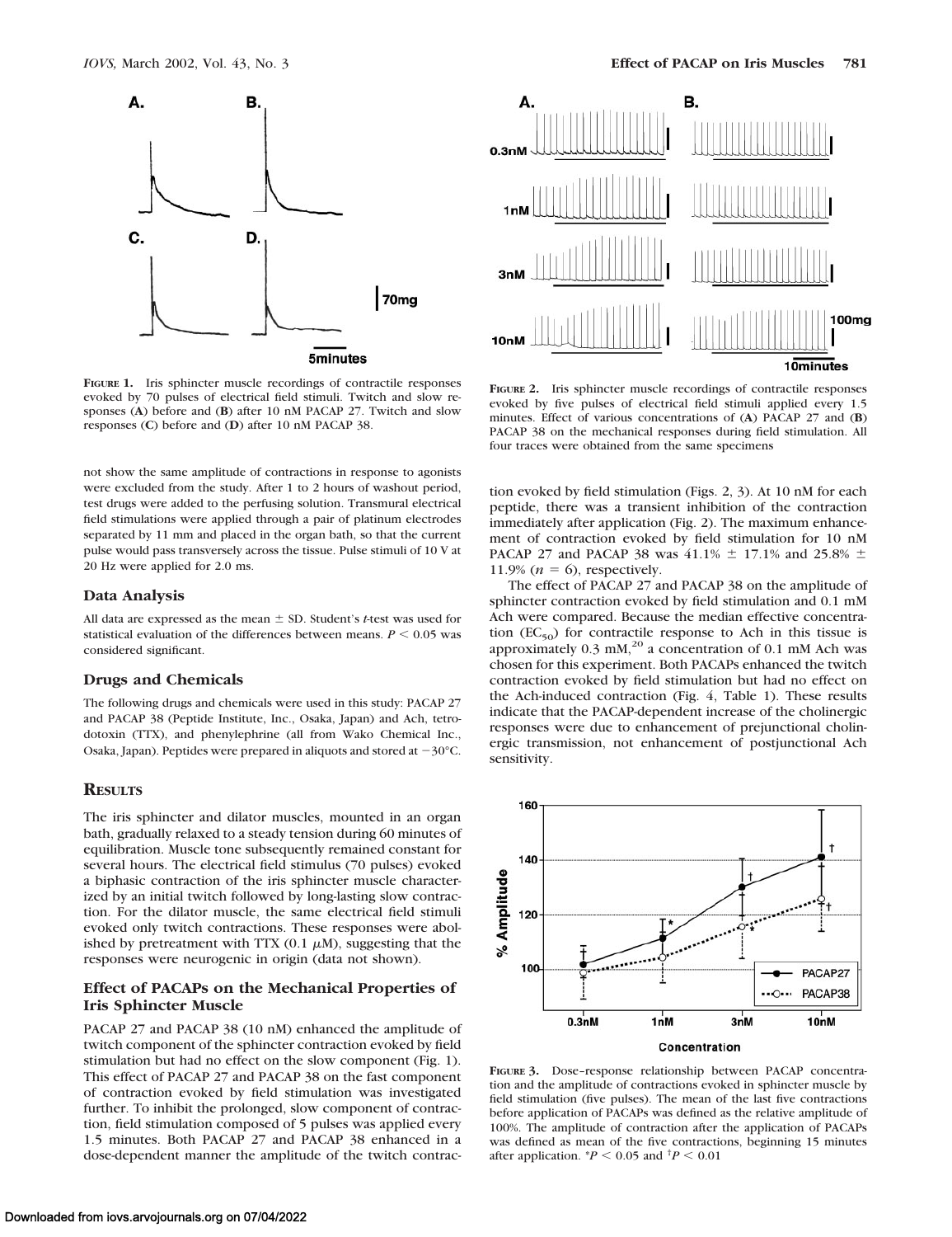

**FIGURE 4.** The effect of (**A**) PACAP 27 and (**B**) PACAP 38 on the contraction evoked by 0.1 mM Ach and field stimulation (*arrow*, 70 pulses) in the sphincter muscle.

## **Effect of PACAPs on the Mechanical Properties of Iris Dilator Muscle**

The effects of PACAP on the contraction evoked by field stimulation of dilator muscle were also determined. Neither PACAP had an effect on the basal tone of the dilator muscle. PACAP 27 reduced in a dose-dependent manner the amplitude of twitch contraction evoked by field stimulation (Figs. 5A, 5C). The maximum reduction in amplitude, achieved with 10 nM PACAP 27, was  $42.0\% \pm 9.7\%$ . PACAP 38 did not significantly change the amplitude of contraction at any concentration tested (Figs. 5B, 5C).

PACAP 27 also induced a dose-dependent relaxation of the dilator muscle that was precontracted by 10  $\mu$ M phenylephrine (Fig. 6A, Table 2). However, PACAP 38 did not have such an effect (Fig. 6B, Table 2). The results indicate that PACAP 27 but not PACAP 38 directly induced relaxation of the dilator muscle.

### **DISCUSSION**

The twitch and slow contractions evoked by field stimulation in rabbit iris sphincter muscles result from the activation of cholinergic and SP-ergic nerve fibers, respectively.21 The present investigation showed that both PACAP 27 and PACAP 38 enhanced twitch contraction, but had no effect on slow contraction evoked by field stimulation. Because PACAP had no effect on the contraction evoked by exogenously applied Ach in this tissue, we conclude that PACAPs enhances cholinergic transmission in sphincter muscle. Because SP-ergic slow contraction was not affected by PACAP (up to the concentration of 10 nM), the prejunctional action of PACAP seems to affect only cholinergic nerves, not SP-ergic nerves. Prejunctional action of PACAP is also reported in the guinea pig tenia coli.<sup>22</sup> However, our data are not consistent with previous data showing that 1  $\mu$ M PACAP 27 and PACAP 38 had no effect on electrically evoked contractions in rabbit iris sphincter.<sup>10</sup> Although the cause of this discrepancy is not clear, a likely possibility is that the electrical stimulation settings may affect the results. Preliminary experiments showed that the PACAP-

**TABLE 1.** Amplitude of Contraction Evoked by 0.1 mM Ach in Sphincter Muscle

|                     | Control Tension (mg) | $+$ PACAP Tension $(mg)$ |
|---------------------|----------------------|--------------------------|
| PACAP 27            | $192.4 \pm 70.8$     | $188.7 \pm 77.0$         |
| PACAP <sub>38</sub> | $216.3 \pm 81.5$     | $211.3 \pm 82.2$         |

Dose of PACAPs was 10 nM ( $n = 6$  for each).



**FIGURE 5.** Iris dilator muscle recordings of contractile responses evoked by field stimulation with 50 pulses every 1.5 minutes *Arrows*: application of 10 nM (**A**) PACAP 27 and (**B**) PACAP 38. (**C**) Dose– response relationships between PACAP concentration and the amplitude of contractions evoked in dilator muscle by field stimulation (50 pulses). The mean of the last five contractions before application of PACAPs was defined as relative amplitude of 100%. The amplitude of contraction after the application of PACAPs was defined as the mean of the five contractions beginning 5 minutes after application.  $P < 0.01$ .

dependent enhancement of twitch contraction evoked by field stimulation was more apparent with the 5-pulse stimulus than with the 70-pulse. Because the amplitude of contraction by the 70-pulse stimulus was nearly maximum, there may be little room for greater contractions. We have shown the enhancement of the contraction evoked by field stimulation from concentrations as low as 1 nM PACAP 27, which is in the range of physiological relevance. However, the physiological relevance of transient inhibition of contraction immediately after application of both peptides in the concentration of 10 nM is not clear.

To our knowledge, this is the first report of the effect of PACAPs on iris dilator muscle. In contrast to the effect on iris sphincter, PACAP 27 inhibited the dilator muscle contractions evoked by both field stimulation and exogenously applied phenylephrine. The indicates that PACAP had mainly a direct relaxant effect on the dilator muscle and had little effect on adrenergic transmission. PACAP causes smooth muscle relaxation through the nitric oxide pathway in opossum internal anal sphincter<sup>23,24</sup> or by increasing the cAMP level in tenia of the guinea pig cecum.<sup>25</sup> VIP, which has significant structural homology with PACAP, also relaxes dilator muscle.<sup>26</sup>

Thus, PACAPs could induce miosis through two different mechanisms. One is the enhancement of cholinergic transmission in sphincter muscle, and the other is the direct relaxant effect on the dilator muscle. Intravitreal injection of PACAP induces miosis in rabbit, which supports our findings.<sup>10</sup>



**FIGURE 6.** Concentration-dependent effect of (**A**) PACAP 27 and (**B**) PACAP 38 on the mechanical properties of iris dilator muscle precontracted with 10  $\mu$ M phenylephrine.